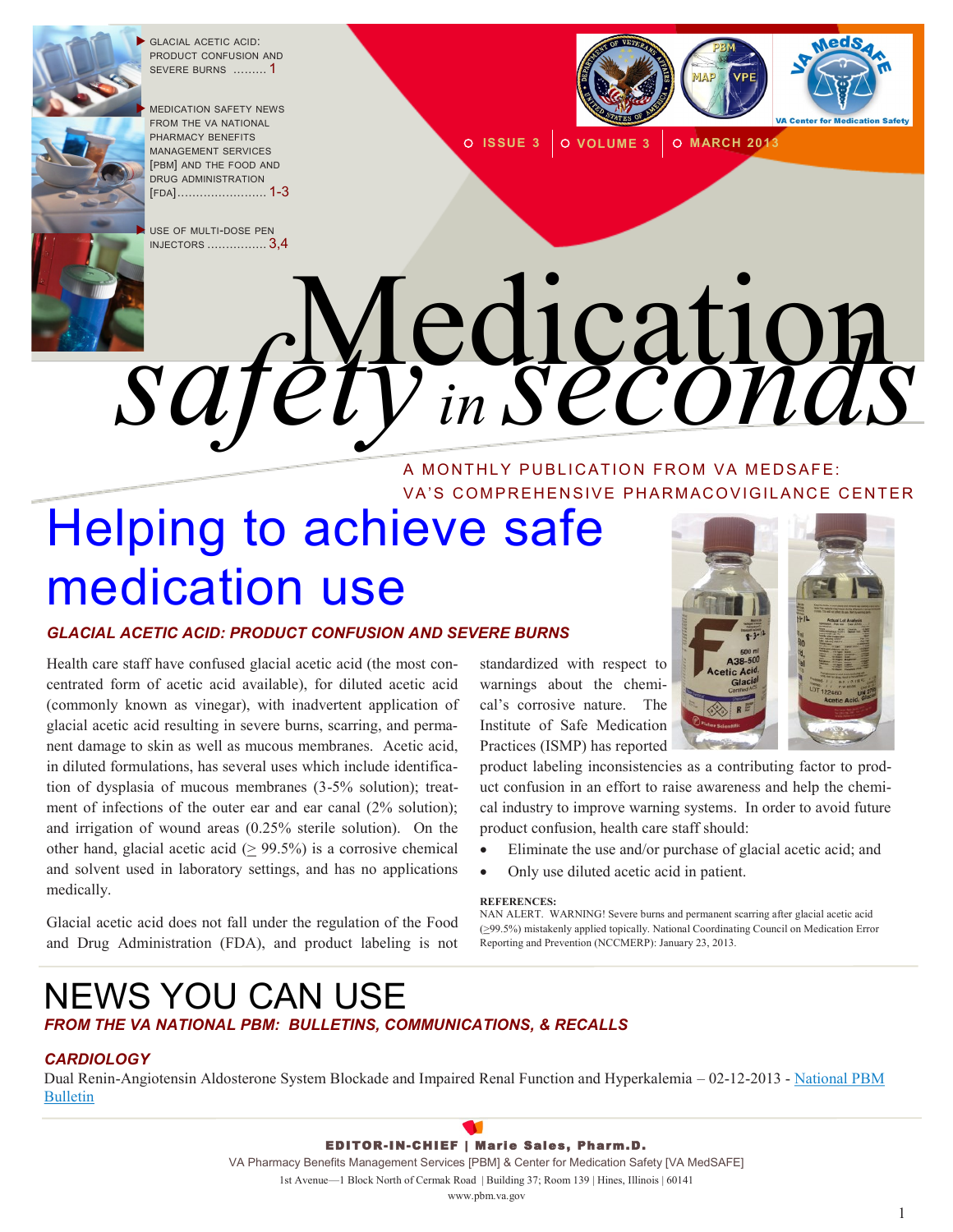# NEWS YOU CAN USE

## *FROM THE FOOD AND DRUG ADMINISTRATION (FDA)*

## *DIABETES*

[FDA investigating reports of possible increased risk of pancreatitis and pre](http://www.fda.gov/Drugs/DrugSafety/ucm343187.htm)-cancerous findings of the pancreas from incretin mimetic [drugs for type 2 diabetes](http://www.fda.gov/Drugs/DrugSafety/ucm343187.htm)

## 3/14/2013

Unpublished new findings from a group of academic researchers indicate a possible increased risk of pancreatitis and pancreatic duct metaplasia (pre-cancerous cellular changes) in patients with type 2 diabetes treated with incretin mimetics (exenatide [Byetta, Bydureon], liraglutide [Victoza], sitagliptin [Januvia, Janumet, Janumet XR, Juvisync], saxagliptin [Onglyza, Kombiglyze XR], alogliptin [Nesina, Kazano, Oseni], and linagliptin [Tradjenta, Jentadueto]. Data ensued from examination of pancreatic tissue specimens taken from patients following death from unspecified causes. Currently, drug labels and patient Medication Guides for incretin mimetics contain warnings about the risk of acute pancreatitis (fatal and serious nonfatal cases) associated with these agents. FDA continues to investigate pancreatic toxicity associated with incretin mimetics and will issue any recommendations or conclusions upon completion. Health care professionals should continue to follow the prescribing recommendations in the drug labels for this drug class; and patients should continue to take their medicine as directed.

## *INFECTIOUS DISEASE*

## [Azithromycin \(Zithromax or Zmax\) and the risk of potentially fatal heart rhythms](http://www.fda.gov/Drugs/DrugSafety/ucm341822.htm)

3/12/2013

Azithromycin, a broad-spectrum macrolide antibiotic, increases the risk of QT-interval prolongation, torsades de pointes, polymorphic ventricular tachycardia, and sudden cardiac death as demonstrated in a study published last year by the New England Journal of Medicine (previously discussed in [Issue 8; Volume 2; September 2012](http://www.pbm.va.gov/PBM/vacenterfor medicationsafety/newsletter /MedicationSafetyinSecondsSept2012FINAL.pdf) of VA's Medication Safety in Seconds newsletter) as well as a clinical QT study conducted by the manufacturer. Updated product labeling now includes this new information. FDA recommends that health care professionals should weigh the risks of torsades de pointes and fatal arrhythmia versus benefits when considering treatment options with azithromycin or alternative antibiotics, bearing in mind that other macrolide and fluoroquinolone agents may also potentiate QT interval prolongation as well as impart other serious side effects. Patients at higher risk of an adverse cardiac event include the elderly and those with pre-existing cardiac disease, including:

- Known prolongation of the QT interval, a history of torsades de pointes, congenital long QT syndrome, bradyarrhythmias, or uncompensated heart failure;
- Concomitant drug therapy known to prolong the QT interval; and
- Ongoing proarrhythmic conditions such as uncorrected hypokalemia or hypomagnesemia, clinically significant bradycardia, and in patients receiving Class IA (quinidine, procainamide) or Class III (dofetilide, amiodarone, sotalol) antiarrhythmic agents.

*Note: One VA Medical Center added the following verbiage to the ordering template for AZITHROMYCIN: "\*May Prolong QTc—use cautiously in patients at risk\*". This may serve as one option for how to inform providers at the site level within the VA of this safety risk.* 

| Outpatient Medications                                                                                                    | $-23$   |                                                |                                               |                                                                                                                                                                             |                            |  |
|---------------------------------------------------------------------------------------------------------------------------|---------|------------------------------------------------|-----------------------------------------------|-----------------------------------------------------------------------------------------------------------------------------------------------------------------------------|----------------------------|--|
| <b>AZITHROMYCIN TAB</b>                                                                                                   | Change  |                                                |                                               |                                                                                                                                                                             |                            |  |
| *May Prolong QTc-use cautiously in patients at risk*                                                                      |         |                                                |                                               |                                                                                                                                                                             |                            |  |
| Dosage / Rate                                                                                                             | Complex |                                                | Route                                         | Schedule                                                                                                                                                                    |                            |  |
|                                                                                                                           |         |                                                | MOUTH                                         |                                                                                                                                                                             | $\Box$ PRN                 |  |
| 250MG<br>250MG<br>500MG<br>500MG<br>600MG                                                                                 |         | 0.5827<br>1.0133<br>1.1654<br>2.0266<br>2.1983 | <b>MOUTH</b><br><b>ORAL</b><br><b>NG TUBE</b> | 0900-1700<br>$1-5-9$<br>1AM<br>1P <sub>9</sub> P<br>1PM<br>$5-1-5$<br>5A1P<br>5A5P<br>5AM<br>5XDAILY<br><b>6XDAILY</b><br>730AM<br>$9 - 1 - 5$<br>$9 - 1 - 9$<br>9A5P<br>AМ | ×.<br>티<br>٠               |  |
| Comments:<br>∸<br>$\overline{\phantom{a}}$                                                                                |         |                                                |                                               |                                                                                                                                                                             |                            |  |
| Priority<br>Days Supply<br>Quantity<br>Refills<br>Pick Up<br>레리<br>싂<br>۱o<br>C Clinic C Mail C Window<br>ROUTINE -<br>10 |         |                                                |                                               |                                                                                                                                                                             |                            |  |
| AZITHROMYCIN TAB<br>TAKE BY MOUTH<br>Quantity: 0 Refills: 0                                                               |         |                                                |                                               |                                                                                                                                                                             | Accept Order<br>×.<br>Quit |  |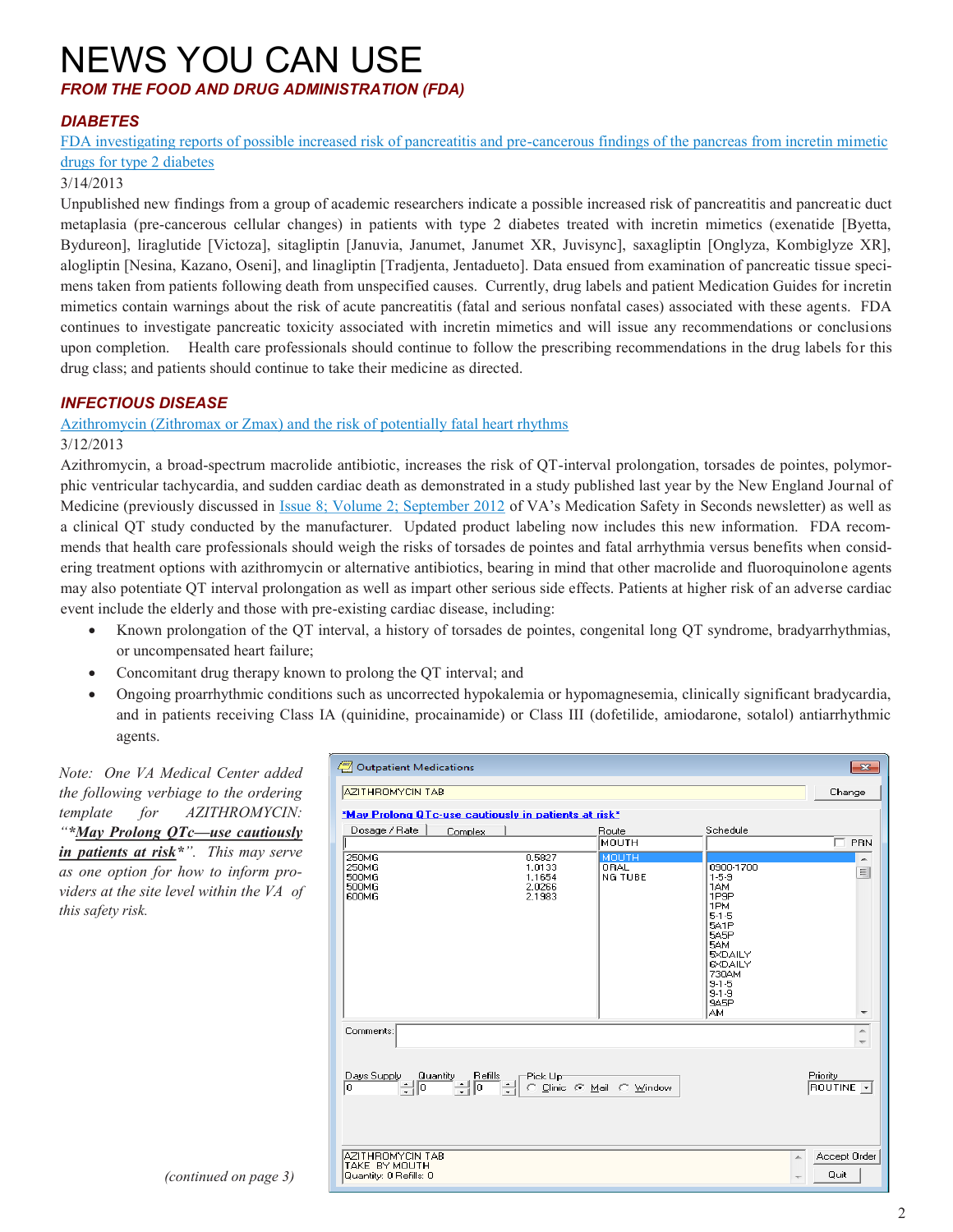# <span id="page-2-0"></span>Getting the most from our safety surveillance

## *USE OF MULTI-DOSE PEN INJECTORS*

The VA National Center for Patient Safety has addressed the issue of multi-dose pen injectors on 2 occasions: previously in 2008 due to an incident of use of the same multi-dose heparin syringe for intravenous line flushes on multiple patients; and more recently in January 2013 with the discovery in a VA facility of several insulin pen injectors not labeled for individual patients but instead used to administer doses of insulin to different patients by changing the needle between each patient. *Multidose pen injectors are intended for use by one patient only.*  Sharing the pen injector and cartridges may put patients at risk for exposure to blood-borne pathogens like Hepatits B Virus (HBV), Hepatitis C Virus (HCV), or Human Immunodeficiency Virus (HIV). This resulted in an internal policy which prohibits the use of multi-dose pen injectors (Table 1) on all patient care units, with the following exceptions:

 *Patients being educated prior to discharge to use a patient-specific multi-dose pen injector.* 

## NEWS YOU CAN USE *FROM THE FOOD AND DRUG ADMINISTRATION (FDA)*

# **BE AWARE DON'T SHARE**

- *Eligible patients participating in the VA medical center's Self-Medication Program (SMP) as established by VHA Handbook 1108.03.*
- *Patients requiring treatment with a medication delivered in a multi-dose pen injector, and no alternative formulation is available from the manufacturer for treating the patient while on a patient care unit (Table 2).*
- *Patients participating in a research protocol requiring a multi-dose pen injector while on a patient care unit.*
- *Pen injectors dispensed directly to the patient as an outpatient prescription.*

In these excepted instances, health care staff should ensure that: *(continued on page 4)*

## *(continued from page 2)*

## *ENDOCRINE*

[FDA suspends pediatric clinical trials of Sensipar \(cinacalcet hydrochloride\) after report of death](http://www.fds.gov/Drugs/DrugSafety/ucm340551.htm) 2/26/2013

FDA has put a stop to all pediatric clinical trials of cinacalcet hydrochloride (Sensipar®) following the death of a 14-year old patient during one of the trials. FDA continues to gather and evaluate information concerning the event and will communicate any final conclusions and/or recommendations upon completion of their review. Cinacalcet hydrochloride (Sensipar®) is a calcium-sensing receptor agonist indicated for:

- Secondary hyperparathyroidism in patients with chronic kidney disease;
- Hypercalcemia in patients with cancer of the parathyroid; and
- Severe hypercalcemia in patients with primary hyperparathyroidism unable to undergo parathyroidectomy.

Cinacalcet hydrochloride (Sensipar®) currently does not have FDA approval for use in children.

## *PAIN MANAGEMENT*

[Safety review update of codeine use in children; new Boxed Warning and Contraindication on use after tonsillectomy and/or ade](http://www.fds.gov/Drugs/DrugSafety/ucm339112.htm)[noidectomy](http://www.fds.gov/Drugs/DrugSafety/ucm339112.htm)

## 2/20/2013 **\*\*\* UPDATE FROM 08/15/2012\*\*\***

In August 2012, FDA reviewed codeine use and associated rare, but life-threatening, adverse events or death in certain children after tonsillectomy and/or adenoidectomy. FDA's Adverse Event Reporting System (AERS) contained 13 cases of pediatric death or overdose associated with codeine use in patients ranging in age from 21 months old to 9 years old post-adenotonsillectomy or respiratory tract infection. Seven of these cases appeared in the medical literature where they were categorized as ultra-rapid metabolizers. FDA identified 2 additional cases of pediatric death associated with codeine use in autopsy-confirmed ultra-rapid metabolizers while conducting a review of a physician survey on morbidity and mortality following tonsillectomy and/or adenoidectomy conducted by the American Academy of Otolaryngology – Head and Neck Surgery. In light of these reports, FDA will update product labeling with the following:

- A new *Boxed Warning* regarding the risks of codeine use in children following tonsillectomy and/or adenoidectomy;
- A *Contraindication* applying to all children undergoing tonsillectomy and/or adenoidectomy due to difficulty in determining which children may be ultra-rapid metabolizers of codeine; and
- Revised *Warnings/Precautions*, *Pediatric Use*, and *Patient Counseling* information sections.